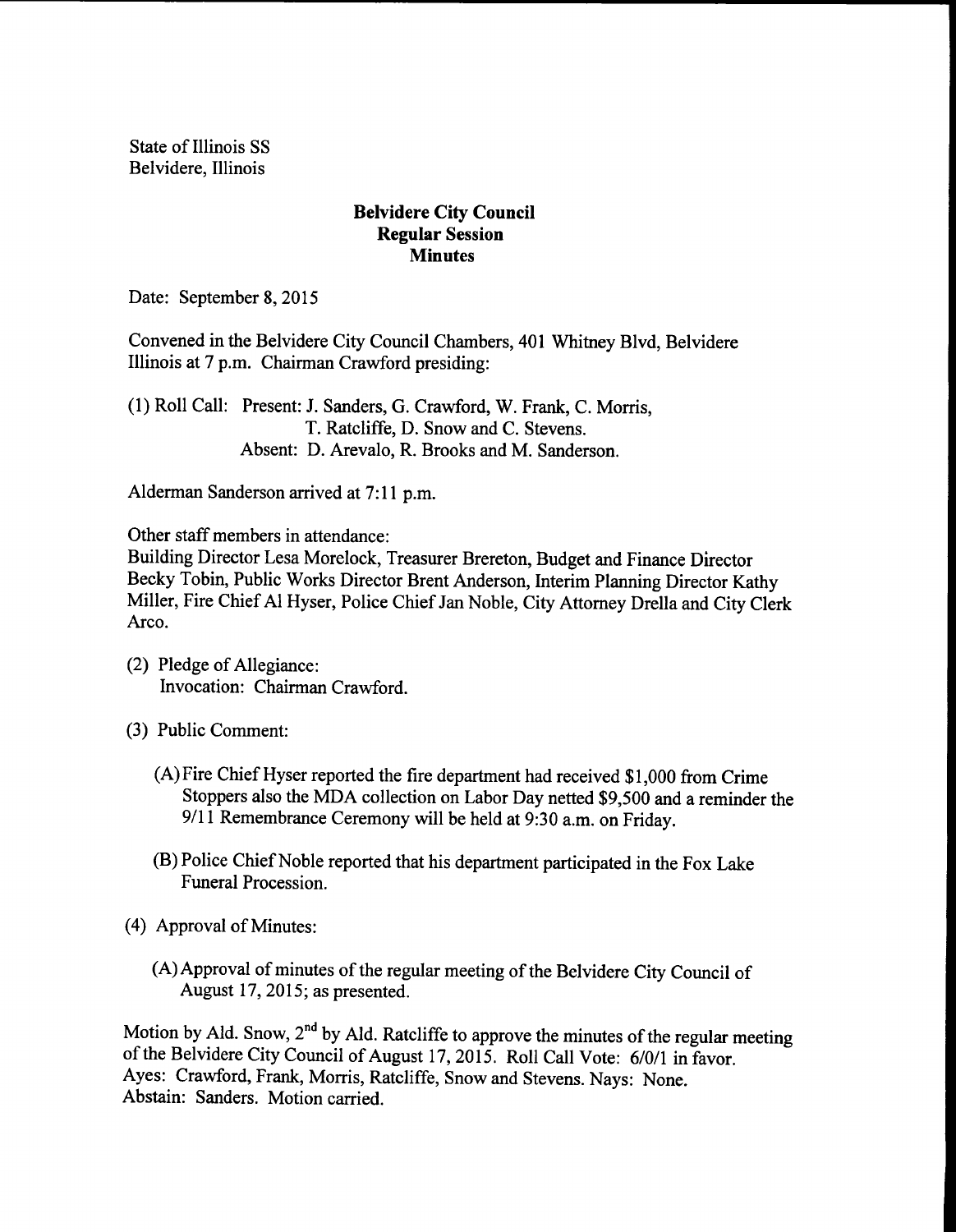- 5) Public Hearing: None.
- 6) Special Messages and Proclamations:
	- (A) Recognition of James Campbell former  $5<sup>th</sup>$  Ward Alderman.
- 7) Approval of Expenditures: None.
- 8) Committee Reports& Minutes of City Officers:
	- A) Belvidere Police Department Overtime Report of August 4, 2015 through August 18, 2015.
	- B) Belvidere Police Department Overtime Report of August 17, 2015 through September 1, 2015.
	- (C) Belvidere Fire Department Overtime Report of August 5, 2015 through August 18, 2015.
	- (D) Belvidere Fire Department Overtime Report of August 19, 2015 through September 1, 2015.
	- (E) Minutes of City-County Coordinating Committee of August 5, 2015.
	- (F) Monthly Report of Belvidere-Boone County Planning Department of August 2015.
	- (G) Minutes of Historic Preservation Commission of August 25, 2015.

Let the record show these reports and minutes were read and placed on file.

(H) Minutes of Committee of the Whole – Public Safety and Finance and Personnel of August 24, 2015.

Motion by Ald. Snow, 2<sup>nd</sup> by Ald. Stevens to approve the minutes of Committee of the Whole – Public Safety and Finance and Personnel of August 24, 2015. Roll Call Vote: 7/0 in favor. Ayes: Sanders, Crawford, Frank, Morris, Ratcliffe, Snow and Stevens. Nays: None. Motion carried.

- 9) Unfinished Business:
	- (A) Ord.  $#261H 2nd$  Reading: An Ordinance Amending Section 110-198 of the City of Belvidere Municipal Code (Church Street).

Motion by Ald. Snow, 2<sup>nd</sup> by Ald. Stevens to pass Ord. #261H. Roll Call Vote: 7/0 in favor. Ayes: Crawford, Frank, Morris, Ratcliffe, Snow, Stevens and Sanders. Nays: None. Motion carried.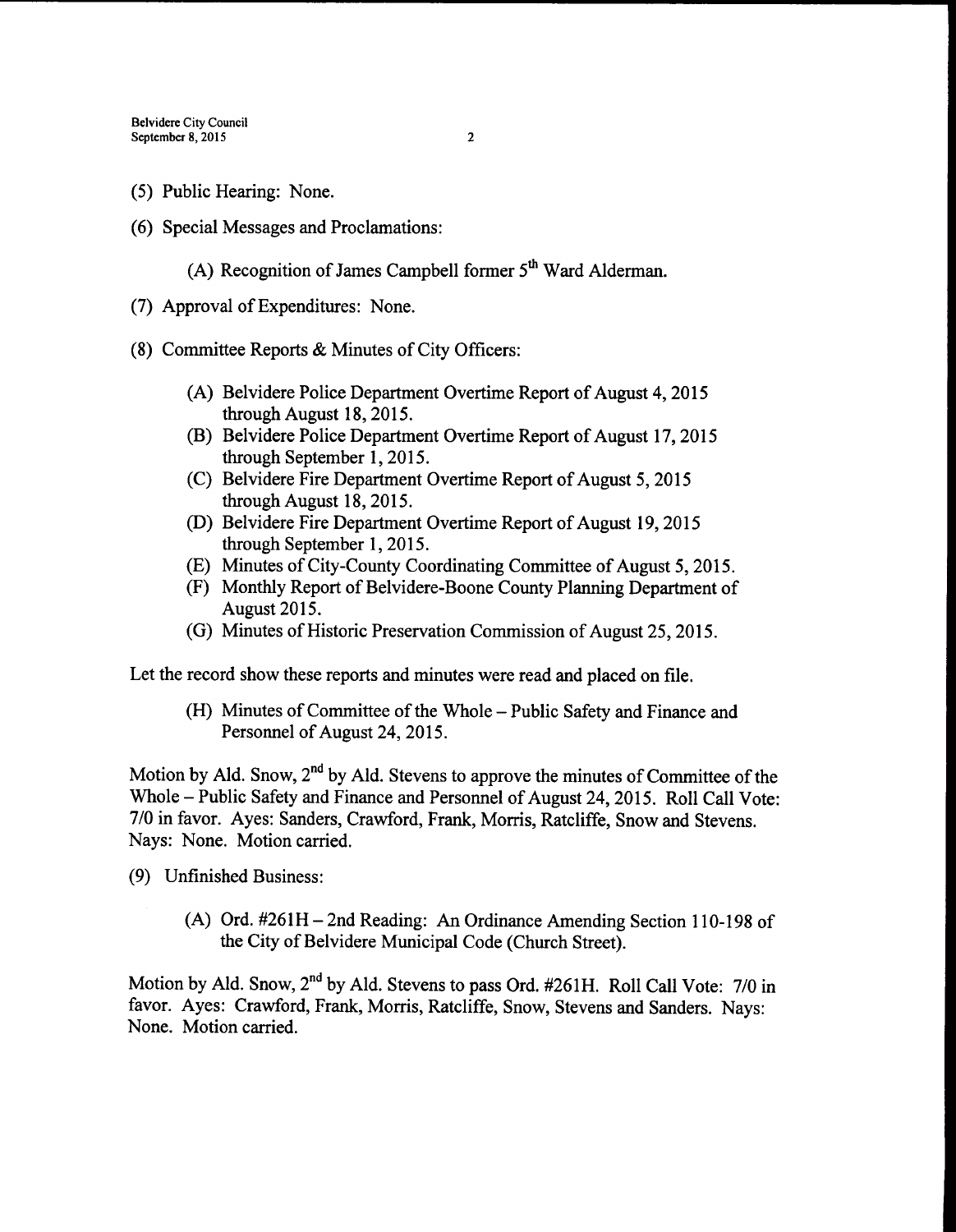B) Ord.  $\#262H - 2^{nd}$  Reading: An Ordinance Authorizing the Sale of Certain Personal Property (Police Vehicle).

Motion by Ald. Stevens, 2<sup>nd</sup> by Ald. Ratcliffe to pass Ord. #262H. Roll Call Vote: 7/0 in favor. Ayes: Frank, Morris, Ratcliffe, Snow, Stevens, Sanders and Crawford. Nays: None. Motion carried.

10) New Business:

Motion forwarded from City-County Coordinating Committee of August 5, 2015.

A) Motion to approve the revised door replacement equipment proposal presented (PSB) with a 50/50 split between the County and the City. Roll Call Vote: 8/0 in favor. Ayes: Morris, Ratcliffe, Sanderson, Snow, Stevens, Sanders, Crawford and Frank. Nays: None. Motion carried.

Motions forwarded from Committee of the Whole—Public Safety and Finance and Personnel of August 24, 2015.

- A) Motion to approve the Intergovernmental Agreement for School Resource Officer between School District #100 and the City of Belvidere. Roll Call Vote: 8/0 in favor. Ayes: Ratcliffe, Sanderson, Snow, Stevens, Sanders, Crawford, Frank and Morris. Nays: None. Motion carried.
- B) Motion to approve closing of Menomonie Street between Main Street and Webster Street for angle parking for city squads with a 50/50 split between the City and the County.

Motion by Ald. Morris,  $2^{nd}$  by Ald. Sanderson to amend to approve one-way traffic of Menomonie Street between Main Street and Webster Street for angle parking for city squads with a 50/50 split between the City and the County. Roll Call Vote: 8/0 in favor to amend. Ayes: Snow, Stevens, Sanders, Crawford, Frank, Morris, Ratcliffe and Sanderson. Nays: None. Motion carried.

Roll Call Vote: 8/0 in favor to approve motion as amended: Ayes: Stevens, Sanders, Crawford, Frank, Morris, Ratcliffe, Sanderson and Snow. Nays: None. Motion carried.

C) Motion to approve repairs to Engine <sup>102</sup> in the amount of\$7,372.88. Roll Call Vote: 8/0 in favor Ayes: Sanders, Crawford, Frank, Morris, Ratcliffe, Sanderson, Snow and Stevens. Nays: None. Motion carried.